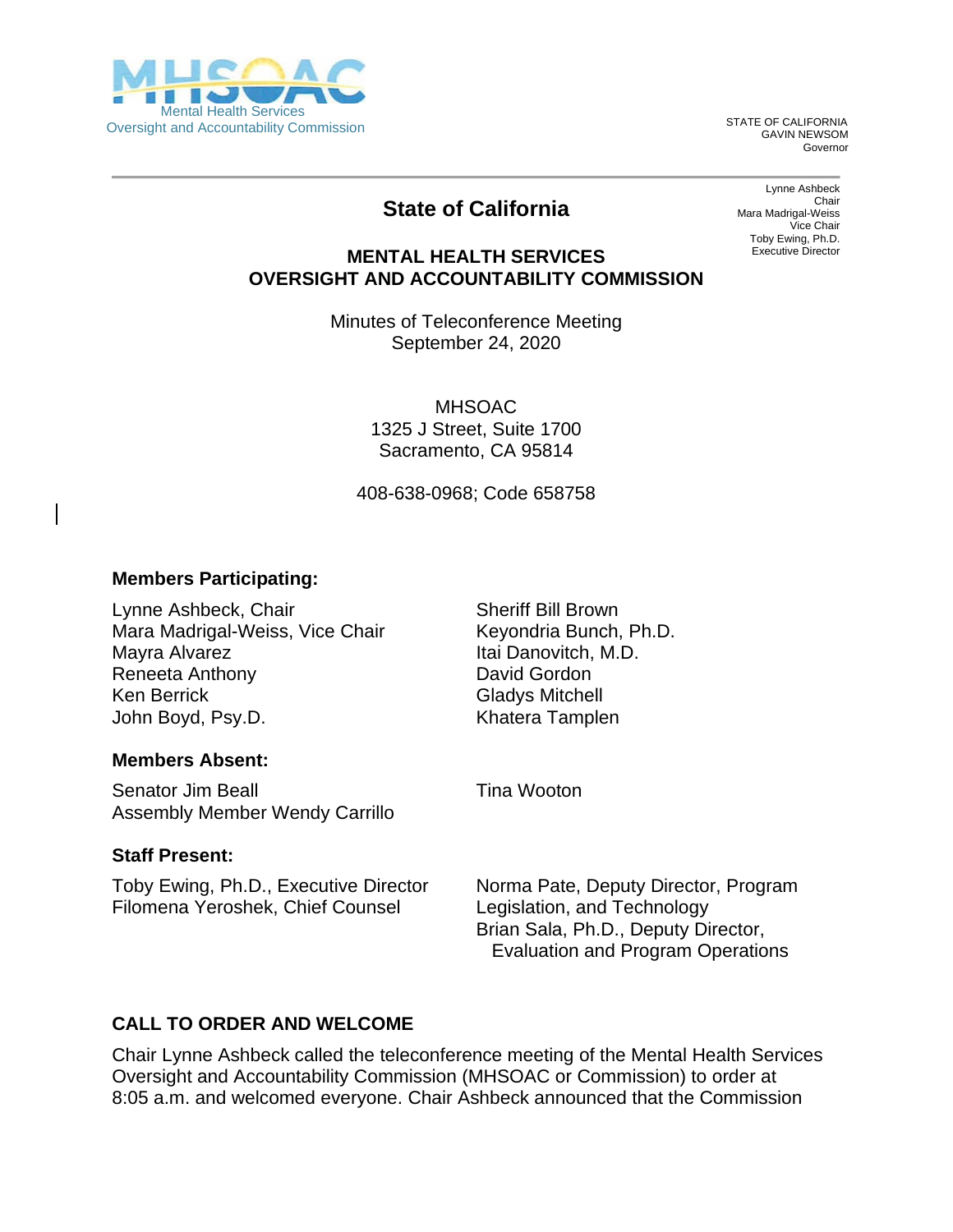would move to Closed Session to discuss personnel matter and would return to open session approximately 9:05am.

## **CLOSED SESSION**

## • **Government Code Section 11126(A) related to personnel**

The Commission met in closed session as permitted by law related to personnel.

## **CLOSED SESSION REPORT OUT**

Chair Ashbeck reconvened the meeting and stated the Commission took no reportable action in closed session.

## **ROLL CALL**

Filomena Yeroshek, Chief Counsel, called the roll and confirmed the presence of a quorum.

## **GENERAL PUBLIC COMMENT**

Poshi Walker, LGBTQ Program Director, Cal Voices, and Co-Director, #Out4MentalHealth, stated public comment that was submitted prior to in-person meetings was provided to Commissioners and made available on the back table for meeting participants to read. The speaker stated the need to ensure that public comment sent to staff prior to teleconference meetings is forwarded to Commissioners and made available to the public.

Joel Baum, Senior Director, Gender Spectrum, stated Gender Spectrum was selected as one of 35 organizations as part of the California Reducing Disparities Project (CRDP), which was created to address historical inequities and disparities in health and wellbeing, particularly mental health, for five populations – African American, Latinx, Asian and Pacific Islander, Native American, and LGBTQ communities.

Joel Baum asked the Commission to encourage the Governor and Legislature to take leadership towards addressing historical disparities, which have surfaced more than ever during the COVID-19 pandemic, by investing \$2 million in resources that have been identified and any other additional funding to address the intersecting crises of the COVID-19 pandemic and the legacy of structural racism that exists in the mental health system.

Joel Baum suggested that the \$2 million be used to support a strategy to create systems change to address these larger cultural issues, while, at the same time, addressing disparities and leveraging the incredible work that the CRDP infrastructure and the 35 community-based providers have done on this issue and that are now significantly impacted by COVID-19.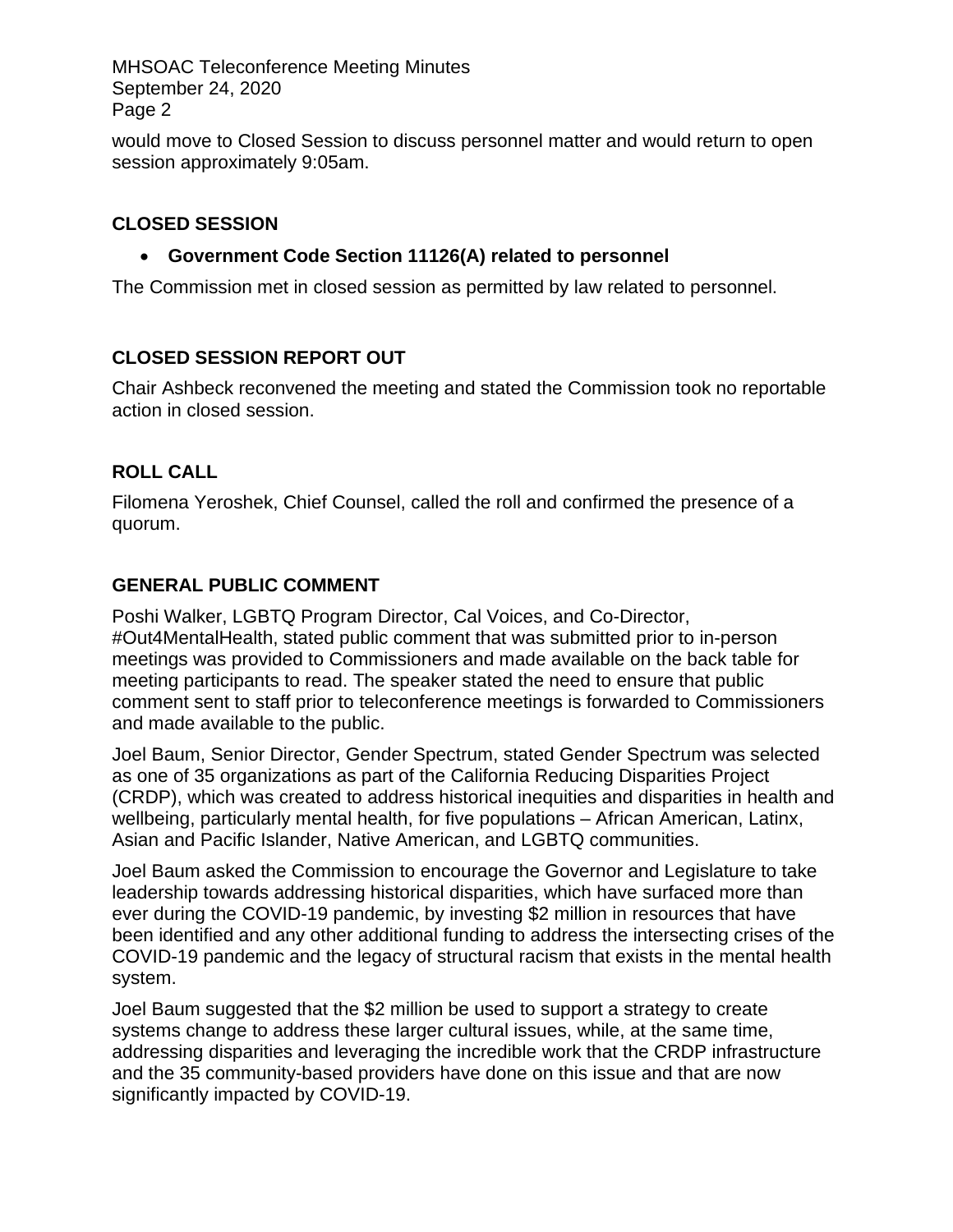Josefina Alvarado Mena stated the 35 community-based providers funded through the CRDP sent a letter to the Governor on June 24th urging action to leverage the CRDP infrastructure to meet the overwhelming mental health needs emerging from the COVID-19 pandemic and the historical disparities experienced by individuals of color and the LGBTQ community. The speaker stated there has been no response to the letter to date.

Josefina Alvarado Mena stated the CRDP sent a second letter on September 8<sup>th</sup> to the Commission articulating that, while the data consistently confirms the disproportionate impact of COVID-19 on communities, the public investment of resources fails to match the disturbing upward data trend. State leadership is urgently needed to mitigate the agonizing need and interrupt the widening of mental health disparities among the most vulnerable populations. The speaker urged the Commission to invest the \$2 million in resources identified and any other additional funding to address the currently intersecting crises of COVID-19 and the legacy of structural racism in the mental health system and other public systems to support a strategy to create the long-term system changes that are needed to systemically reduce disparities.

Cynthia Foltz, Program Director, Health Education Council, stated the Health Education Council is one of the CRDP projects focused on serving and reaching the Latinx community and one of the 35 community driven CRDP projects throughout California. The speaker echoed the comments of previous speakers that the CRDP has been serving one of the hardest culturally hit communities, the Latinx community, especially with COVID-19 and the impact it can have within mental health.

Cynthia Foltz echoed what was shared about the CRDP letter specifically urging the Commission to use these funds to continue to support the success of the CRDP community driven projects.

Sonya Young Aadam, CEO, California Black Women's Health Project, echoed the comments of previous speakers. The speaker stated they hear of actions being taken but do not see actions taking place across communities. The speaker implored the state to be intentional and to quickly invest additional resources into the 35 community driven CRDP projects and other community-defined projects.

Stacie Hiramoto, Director, Racial and Ethnic Mental Health Disparities Coalition (REMHDCO), spoke in support of the comments made by the CRDP partners. The speaker asked the Commission to consider, in addition to the \$2 million identified, using the funds left over from the Early Psychosis Intervention Plus (EPI Plus) Program. These funds should be prioritized for the current battle against COVID-19 in underserved communities. The speaker stated there are no more deserving organizations than the CRDP partners.

Lilyane Glamben, ONTRACK Program Resources, stated ONTRACK Program Resources is a member of the CRDP community. The speaker echoed the comments of previous speakers. The speaker stated the hope that the CRDP letter sent to the Commission will be addressed since the content of the letter reflects the comments made during public comment today. The speaker shared concerns about recent social injustices and what it does to emotional, mental, and psychological wellbeing.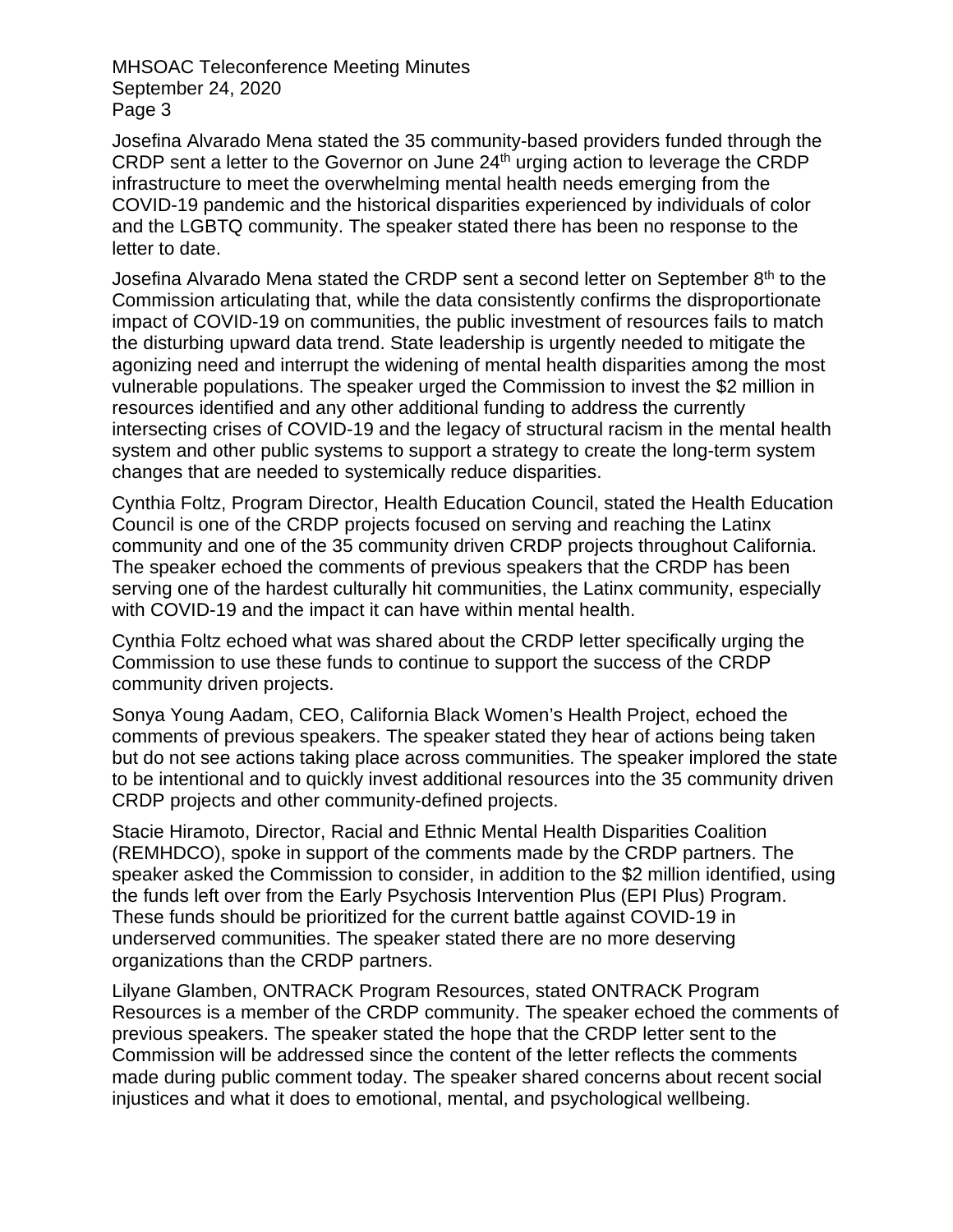Lilyane Glamben stated concern about the funding that was wasted on the Technology Suite Collaborative Innovation (Tech Suite) Project and what could have been done to address the digital divide already in existence. The speaker asked the Commission to address the digital divide with intentional focus especially during the COVID-19 pandemic.

Thomas Mahany, Executive Director, Honor for ALL, stated the hope that their letter sent to the Commission was included in the meeting packet. The speaker asked the Commission to formally adopt and submit a Governor's Office Action Request (GOAR) to Governor Newsom requesting him to issue a proclamation designating June 27<sup>th</sup> as Post-Traumatic Stress Injury Awareness Day to reduce stigma and resulting suicides. One tactic that can combat stigma is the use of non-stigmatizing language.

## **ACTION**

## **1: Approve August 27, 2020, MHSOAC Meeting Minutes**

Chair Ashbeck stated the Commission will consider approval of the minutes from the August 27, 2020, teleconference meeting. She asked for a motion to approve the minutes.

Commissioner Boyd made a motion to approve the August 27, 2020, meeting minutes.

Commissioner Alvarez seconded.

## **Public Comment**

No public comment.

Action: Commissioner Boyd made a motion, seconded by Commissioner Alvarez, that:

• *The Commission approves the August 27, 2020, Teleconference Meeting Minutes as presented.*

Motion carried 9 yes, 0 no, and 2 abstain, per roll call vote as follows:

The following Commissioners voted "Yes": Commissioners Alvarez, Anthony, Berrick, Boyd, Brown, Gordon, and Tamplen, Vice Chair Madrigal-Weiss and Chair Ashbeck.

The following Commissioners abstained: Commissioners Bunch and Mitchell.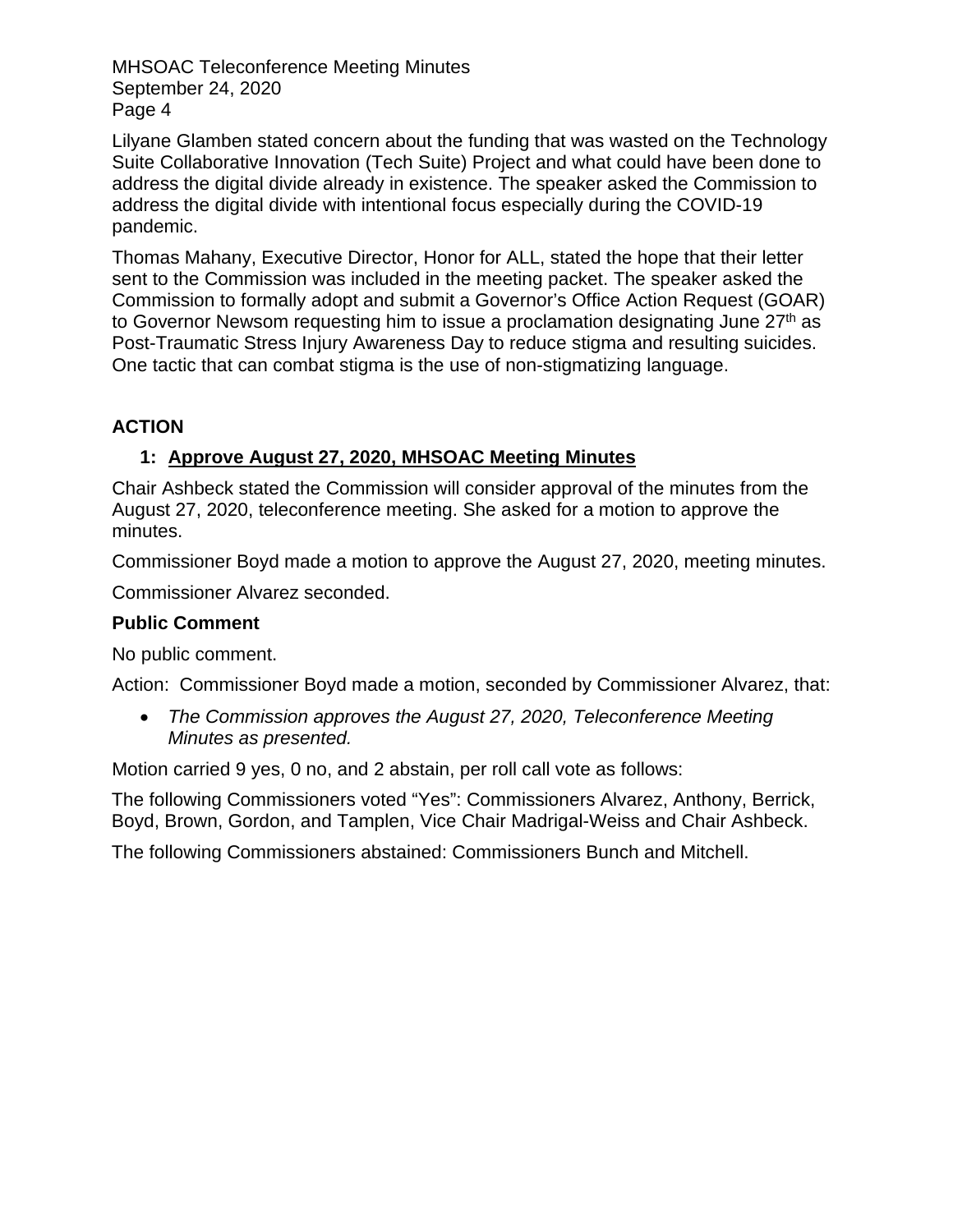## **ACTION**

## **2: San Mateo County Innovation Plan**

#### **Presenter:**

• Cynthia Chatterjee, M.D., M.A., FASAM, Deputy Medical Director at San Mateo County Behavioral Health and Recovery Service

Chair Ashbeck stated the Commission will consider approval of \$663,125 in Innovation funding for San Mateo County's Addiction Medicine Fellowship in a County/Community Setting Innovation Project. She asked the county representative to present this agenda item.

Cynthia Chatterjee, M.D., M.A., FASAM, Deputy Medical Director at San Mateo County Behavioral Health and Recovery Service, provided an overview, with a slide presentation, of the need, proposed project to address the need, and budget of the proposed Addiction Medicine Fellowship in a County/Community Setting Innovation Project.

## **Commissioner Questions**

Commissioner Danovitch stated his support for this important initiative but was personally conflicted due to his concern about the fit between this proposal and the funding mechanism. Innovation funding is not the right mechanism. He stated Innovation is designed to try things that have not been tested whereas the proposed strategies are known to work. He stated Workforce, Education, and Training (WET) is the right funding mechanism for the proposed project.

Commissioner Brown asked if participants in the proposed project make a commitment to continue to work in the field.

Dr. Chatterjee stated the fellows are not legally bound to work in any addiction medical field.

Commissioner Brown asked if a physician who is part of this fellowship and gains the funding and the training is committed to stay in San Mateo County.

Dr. Chatterjee stated there is no binding or requirement that they stay within San Mateo County but 50 percent of the psychiatry residency program graduates do stay with the county. She stated the hope that they would stay at least within California. She stated usually doctors who do a fellowship program do it at a reduced salary because they are interested in this subspecialty.

Chair Ashbeck asked how many fellows the proposed project will fund and what percentage of time the fellows provide service versus learning.

Dr. Chatterjee stated the fellows will work full-time for the county. The proposed project will fund one fellow per year for the next three years.

Chair Ashbeck asked Dr. Chatterjee to comment on Commissioner Danovitch's comment about WET funding.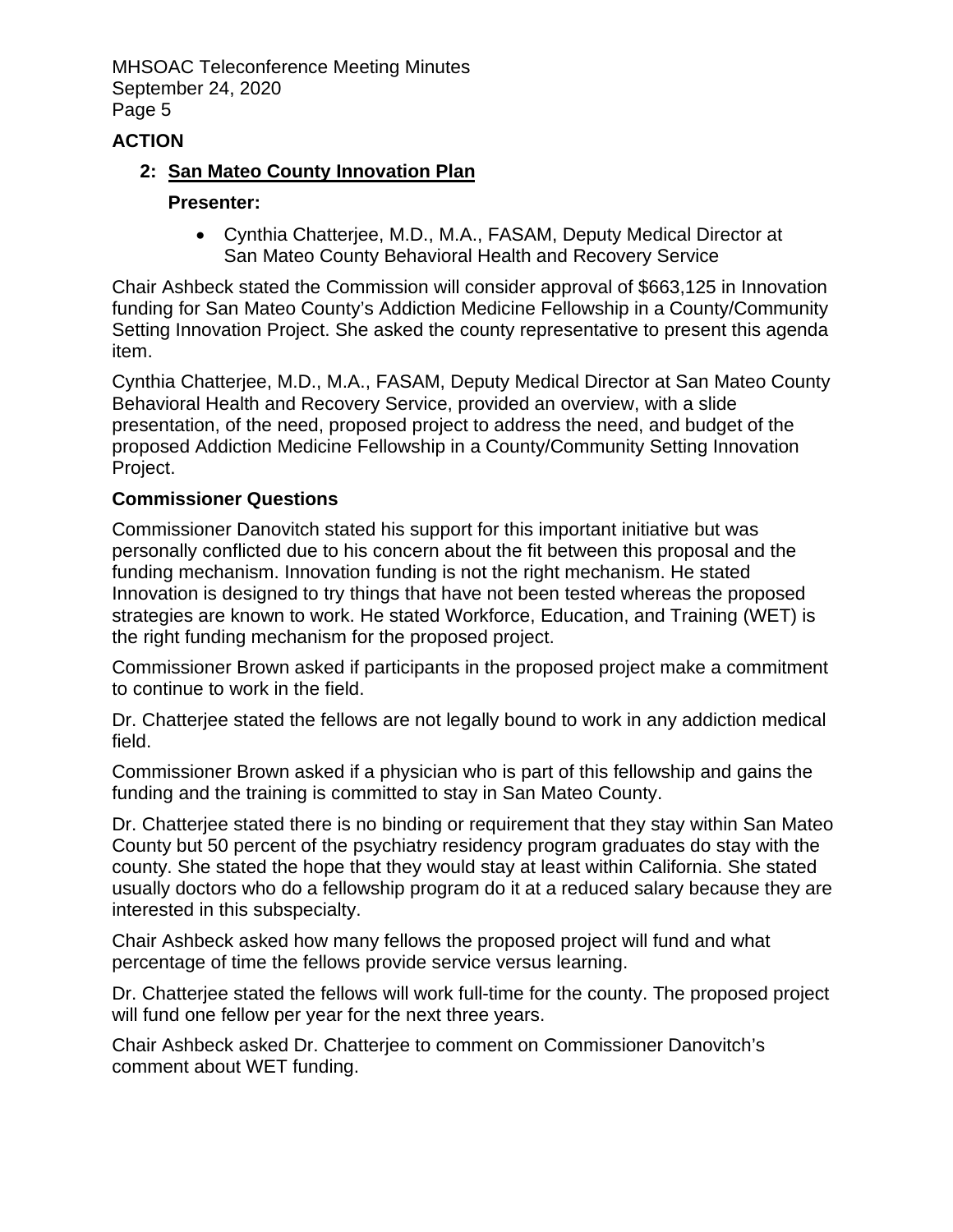Dr. Chatterjee stated the proposed project is innovative in that there are no other county-sponsored addiction medicine fellowship programs in the country.

Commissioner Danovitch stated county sponsorship is not an innovation. Sponsorship means who pays. An accredited training program is by definition not an Innovation but is a well-established and accredited mechanism to train individuals, which is valuable and needed. Many fellowships do get public sector experience. He stated WET funds are a more appropriate mechanism to support pipeline development and workforce training. Part of the issue is that Innovation funds are meant to fund something over a short period of time to establish whether that works and then, based on that, assumes that the project itself has the ability to be self-sustaining. He asked about the mechanism to support the proposed project.

Chair Ashbeck asked if the county has pursued obtaining WET funding. She stated there is a reference in the staff report that WET funds may not be available for the proposed project.

Doris Estremera, MHSA Coordinator, San Mateo County Behavioral Health and Recovery Service, stated WET funding goes through the same community planning processes and has been allocated. There is no WET funding to fund this project. She stated the legislation defines Innovation as being able to be used across programs such as Prevention and Early Intervention (PEI) and Community Services and Supports (CSS) programs. The intent is to try the proposed project using Innovation funding to build a case to be brought before the stakeholders for WET funding.

Commissioner Alvarez stated she is also conflicted because of the requirements for Innovation, the availability of other funds to support such an initiative, and knowing that these fellowship programs are proven and will make a difference. She stated more broadly that this is a recurring challenge that the Commission is seeing. Many counties are using Innovation funding because there does not seem to be a bucket of resources that allows them to be creative with solutions to meet needs in their communities.

Commissioner Alvarez stated this is not the first time that Commissioners have been conflicted on whether something is innovative enough to meet the definition. There is no flexibility in funds that allows county mental health leaders to be creative. She asked fellow Commissioners if the proposed project should be supported because it is what the county says they need to better meet the needs of their community versus not supported because it does not meet the definition.

Commissioner Berrick stated the county could not use WET funds because those funds are already committed. In response to Commissioner Alvarez's question and Commissioner Danovitch's comments, he stated, if Innovation funds are allowed to go entirely towards unmet needs in counties, then that should be done consciously as either a modification of the MHSA or a modification of the Commission's rules and procedures. This has not been the Commission's precedent. He stated this seems like a needed, important, and well-reasoned project but approving it makes the statement that community needs surpass Innovation requirements.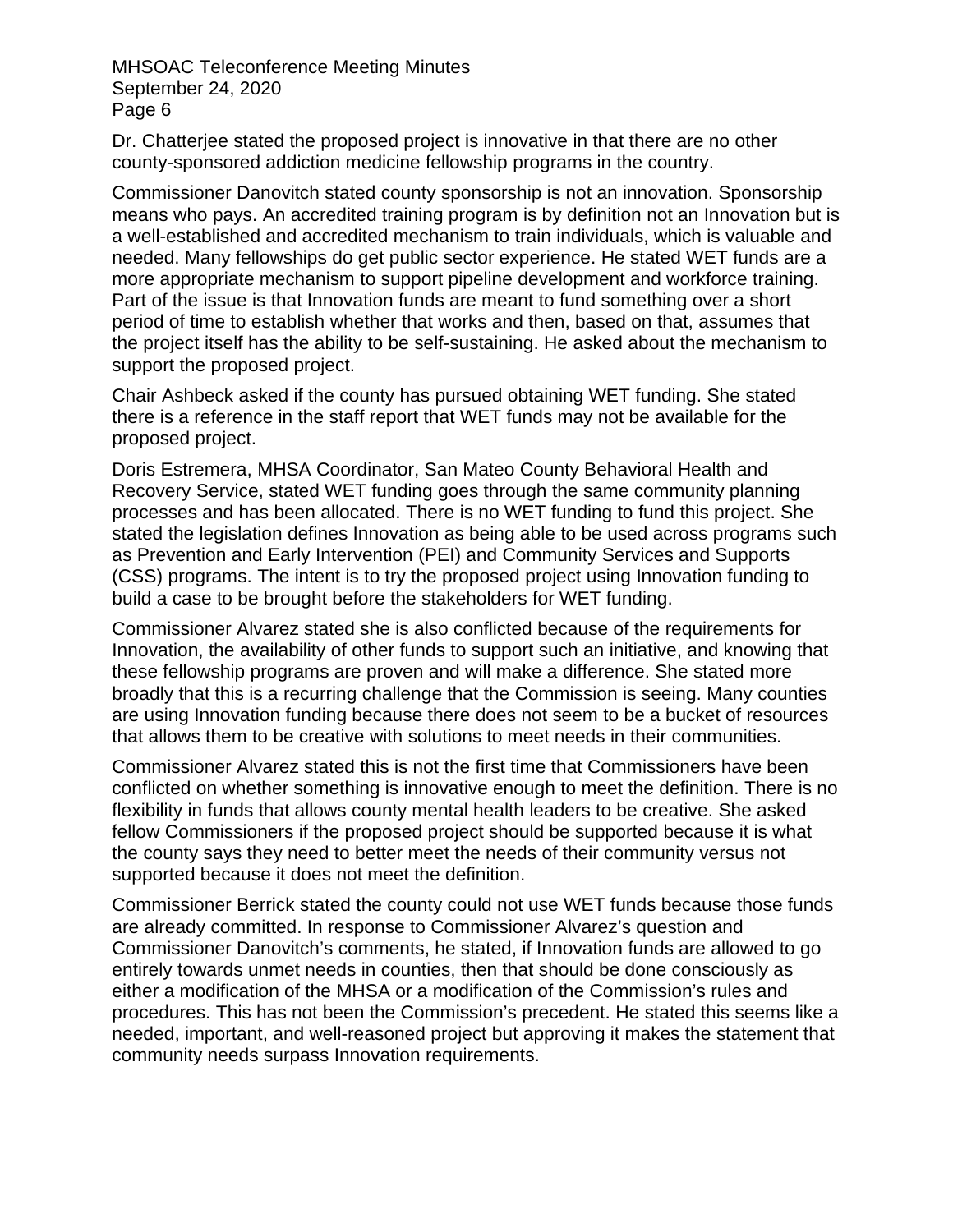Commissioner Mitchell agreed with fellow Commissioners and stated she is also conflicted. She asked how the participants will be selected for the proposed fellowship program.

Commissioner Alvarez asked if the county has tried to move CSS funds to support this initiative.

Ms. Estremera stated the community selected this project as part of the community stakeholder process. The county can get CSS support once the county can show that the proposed project will work and that it will create a pipeline.

Commissioner Bunch stated there is a difference between need and innovation. She stated the Commission has been inconsistent and has approved other plans that have not been that innovative.

Dr. Chatterjee stated the county has been assured by the accrediting organization that the proposed project is the first addiction medicine program to be sponsored by a county health system. She noted that San Mateo County cannot attract graduates from surrounding academic programs.

Commissioner Berrick stated another issue is there is no clear sustainability strategy. He stated concern that after the pilot period the county will come back to the Commission asking to continue this project because it has been successful. He stated he will support this pilot one time provided, at the end of the pilot, the project demonstrates to other counties that they could use their WET funds to develop a better pipeline and that San Mateo County makes it a priority to move this to funding sources other than Innovation.

Commissioner Gordon reinforced Commissioner Berrick's comment. He stated he did not want to see the proposed project being used as a precedent. He stated he has difficulty finding school psychologists but, if he sponsored a fellowship program to help train school psychologists, that would help get them in the school system. This is not an Innovation; this is a way to create incentives for individuals to agree to work in difficult situations and is therefore more appropriate for WET funding.

## **Public Comment**

Devin Aceret, resident, San Mateo County, spoke in support of the proposed San Mateo County Innovation Project.

Andrea Crook. Advocacy Director, ACCESS California, a program of Cal Voices, stated their two fundamental questions for Innovation projects are if there was a meaningful community planning process and if it meets the requirements. The proposed project is not an innovative plan. Regarding what was written about the community planning process, the speaker stated time, money, and resources are invested when something is valued. The spirit and philosophy of the MHSA does not come through the written materials. Nothing is written about clients and family members. The speaker suggested going back to the basics to look at how the community is driving the decisions and programs.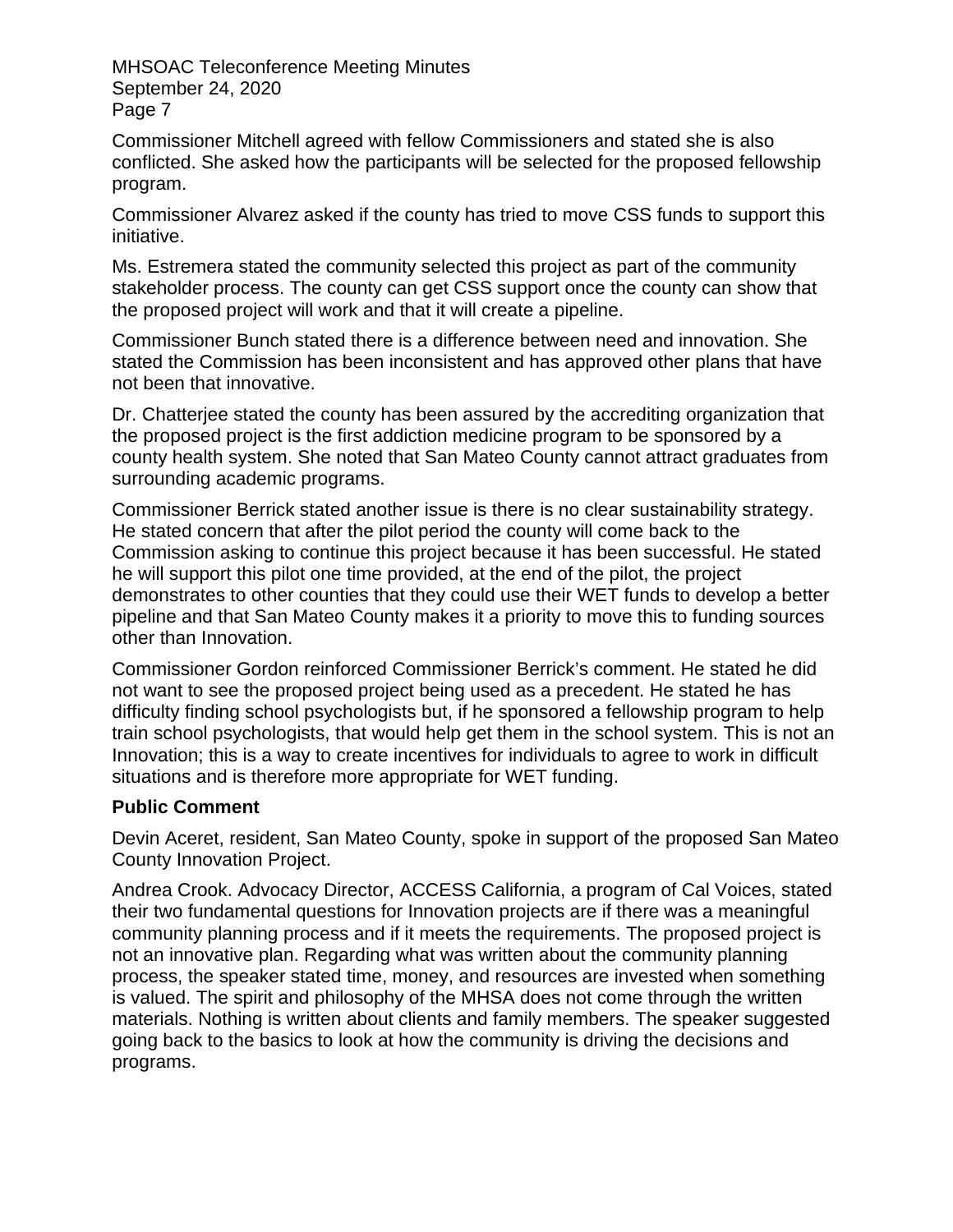Tiffany Carter, Statewide Advocacy Liaison, ACCESS California, a program of Cal Voices, stated, while San Mateo County has identified the statutory requirements, the proposed project does not appear to have been birthed by a robust community planning process of consumers, family members, and community members or to include the general standards reflected throughout the planning and development. There are also no details regarding the usage of peers within this plan aside from what is referenced about fellows working in conjunction with peer case managers. The speaker stated there is no funding for peers in the budget. While this plan sounds like it would be beneficial for those with co-occurring disorders, it does not reflect the mission and vision of the MHSA or the intent of Innovation opportunities under the MHSA.

Hector Ramirez, consumer and advocate, commented on the issues of Innovation and precedent. As someone who participates at the state level in selecting some of the WET funding, the speaker stated they have never seen a substance use disorder issue, which makes the proposed project innovative in that respect. The speaker suggested that the Commission provide technical assistance and ask the county to revise their project and come back at the next meeting.

Hector Ramirez stated there seems to be a variation in the way deliberation and standards are applied for projects such as the Technology Suite Project, which was approved despite significant stakeholder opposition and concern. The speaker stated, at that time, it was brought up the fact that it was not innovative since apps are not new.

Hector Ramirez stated there is a lack of clarity and confusion in how counties can communicate and bring proposals to the Commission. It is important to see applicable standards that the Commission utilizes when critiquing the necessary components of proposals for clarity. The speaker asked that legal counsel and the executive director work with Commissioners to establish those standards.

Hector Ramirez spoke in support of the proposed San Mateo County Innovative Project. It is significantly needed, especially now when many consumers do not have access to service providers.

Steve Leoni, consumer and advocate, agreed with Commissioner Danovitch's concerns and stated Commissioner Berrick may have found a compromise for this conflict. The idea that the county is doing this themselves versus someone else might be a wafer-thin justification for Innovation status. It is also dangerously close to supplantation since other funds are available for this kind of training.

Steve Leoni stated one of the problems is that the WET component of the MHSA has almost sunsetted. The speaker stated it ran out of funds due to a lack of foresight of those who helped frame the MHSA. Turning to WET funds for this type of training is difficult. The speaker invited the Commission to collaborate with the California Behavioral Health Planning Council (CBHPC) to reinforce and expand the scope of the WET component, which is much smaller than it used to be.

Steve Leoni stated, if the Commission approves the proposed project, he would ask for a friendly amendment to the training protocol, consistent with the standards in the MHSA and WET, that there be materials and voices from diverse clients and family members included in the training on mental health recovery, which is different than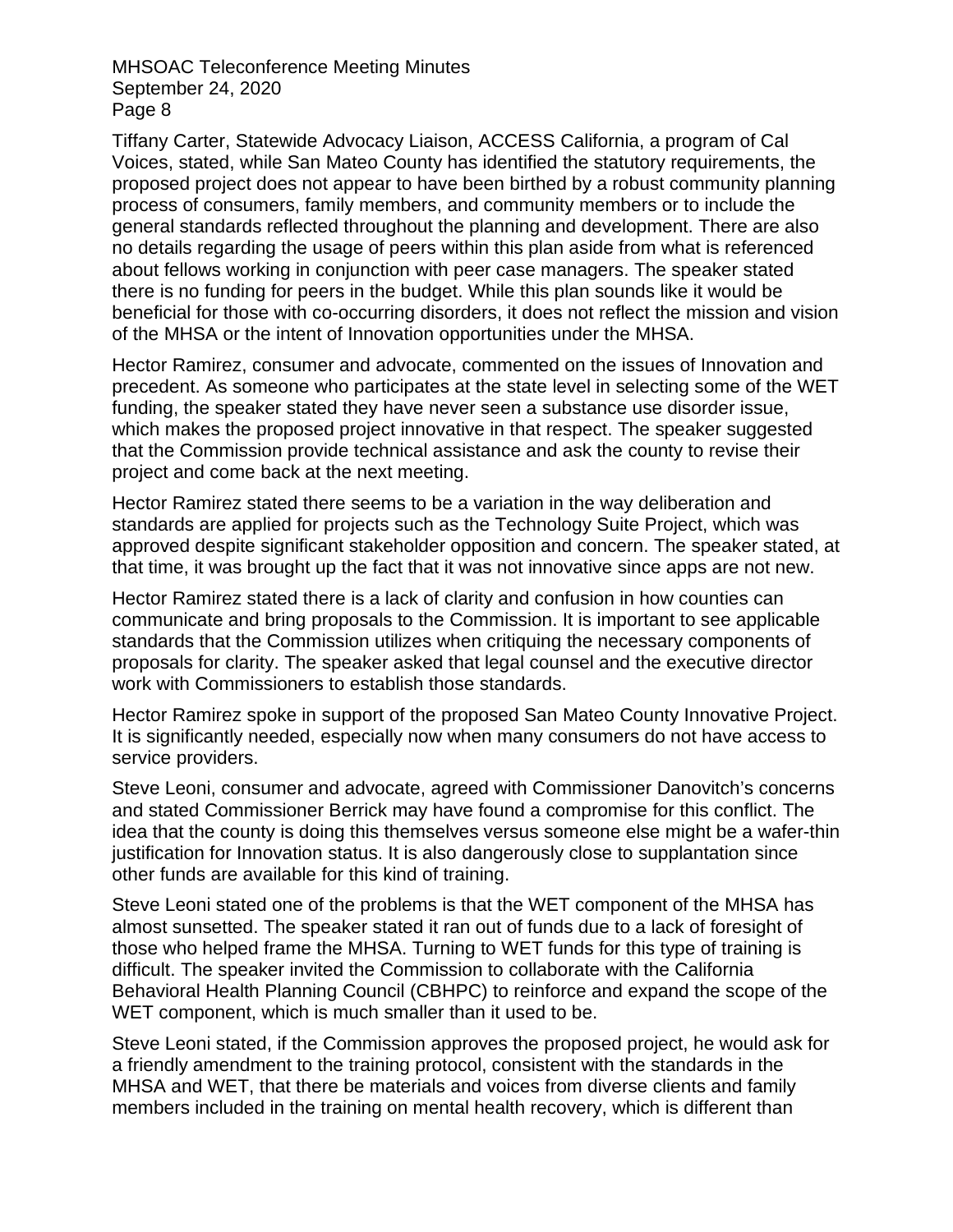substance use recovery. The speaker stated the MHSA emphasizes a team approach. Having the fellows acquainted with those principles and those voices should help them play as team members.

Stacie Hiramoto stated they were on the original Innovations task force and noted that there has not been clarity from the start. The speaker thanked Commissioner Danovitch for insisting that Innovation projects be innovative. Innovations have not been carried out in a consistent way due to a lack of clarity. The speaker stated the hope that the Innovations Subcommittee will address this.

Steve McNally, a parent of a child with serious mental illness, and a member of the Orange County Mental Health Board, shared the story of a family whose 38-year-old son has spent half his life in hospitals because, as soon as his mental illness clears, he is released and his substance abuse takes over and he is put back in the hospital.

Steve McNally liked the idea of using the proposed project to help the community. The speaker stated it is unfortunate that the trailer bill language for the MHSA did not go through, which would have freed up Innovation funds for individuals to use for direct services. The speaker agreed with Commissioner Alvarez that the Commission can either pass something today that is not a precedent but is recognized as needed during COVID-19, or it can look back at many Innovation plans that have gone through that were not innovative.

Steve McNally stated the Commission could approve something like this and not make it a precedent, but, either way, the Commission should tighten up the MHSA language between the Commission, behavioral health directors, the CBHPC, and the local mental health boards because the only individuals who are being hurt in this are consumers and family members who are left out of the conversation. This is not a surprise.

Steve McNally stated peer certification could be an Innovation plan in California. It would not meet the rules but it cannot be done any other way. The speaker spoke in support of the proposed project because it is needed. The speaker stated it is better to err on the side of supporting a community need and putting in whatever language is necessary to make it not a precedent.

Poshi Walker agreed with Commissioners Danovitch's and Berrick's comments regarding need versus honoring the purpose and spirit of Innovations. The speaker stated psychiatrists have the least touch with consumers. The disparities that San Mateo County talks about in terms of meeting the needs of the most vulnerable populations will not actually be addressed.

Poshi Walker stated psychiatrists are a purely medical model and are medicationfocused. While there is a need for psychiatrists, the proposed project is not a community-defined practice as were the CRDP partners the Commission heard from today. Those practices and other practices would address the underlying minority stressors that lead to substance abuse. The proposed project would not do that. Also, this practice is proven and therefore is not innovative.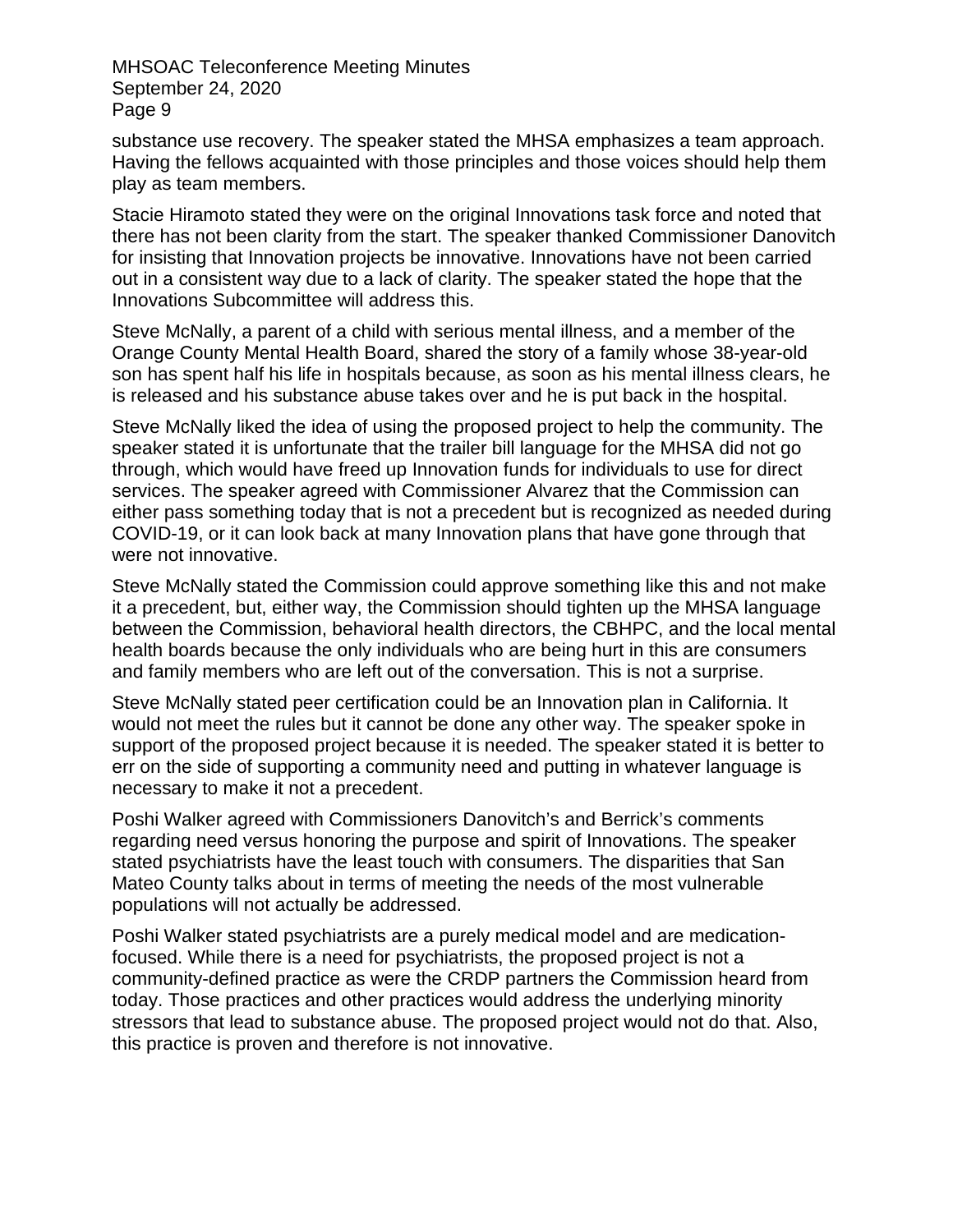Poshi Walker stated they disagree with Steve Leoni in terms of WET funding. This should be funded by WET funds. Counties have the option to use WET funds even though the statewide funding has expired.

Poshi Walker suggested requiring that the participants in the proposed project remain in the county for at least two years post-training. A 50/50 chance that they will stay is not good enough.

#### **Commissioner Discussion**

Chair Ashbeck asked about the community planning process and how the proposed project emerged from that conversation.

Ms. Estremera stated the county takes the community planning process seriously. She agreed that the writeup is one paragraph but noted that there is also a five-page appendix detailing the thorough process. The county takes a collaborative approach for Innovations planning. Ideas on ways to meet a need are gathered and then a committee made up of clients, consumers, commissioners, and community members selects an idea to become an Innovation project. She stated, in this case, the committee selected the proposed project out of 35 ideas gathered from the community stakeholder process. The county then held workshops to refine the details of the proposed project presented today.

Ms. Estremera stated moving direct treatment money into WET funds requires stakeholder support. The way to gain stakeholder support is by building a case. She stated the proposed project will allow the county to build that case and show that it is successful and sustainable in order to gain stakeholder support.

Commissioner Berrick asked if the county would be willing to share the program with small counties so they would have access and if there is a technical assistance component to support other counties to develop regional programs.

Dr. Chatterjee answered yes to both of Commissioner Berrick's questions. She stated one of the most exciting things about the project is that the county can be a model to other counties throughout California.

Chair Ashbeck asked for a motion to approve San Mateo County's County Addiction Medicine Fellowship Innovation Project.

Commissioner Alvarez moved the staff recommendation with note of Commissioner feedback presented today.

Commissioner Bunch seconded.

Commissioner Mitchell offered a friendly amendment to require the fellows to commit to remain in the county for a certain length of time after training.

Commissioner Alvarez agreed with the friendly amendment and suggested a one-year commitment after training, which is consistent with federal and state programs.

Commissioner Bunch agreed with the friendly amendment.

Dr. Chatterjee stated she will verify approval of that requirement from the American Board of Preventive Medicine, which sponsors the addiction medicine fellowships.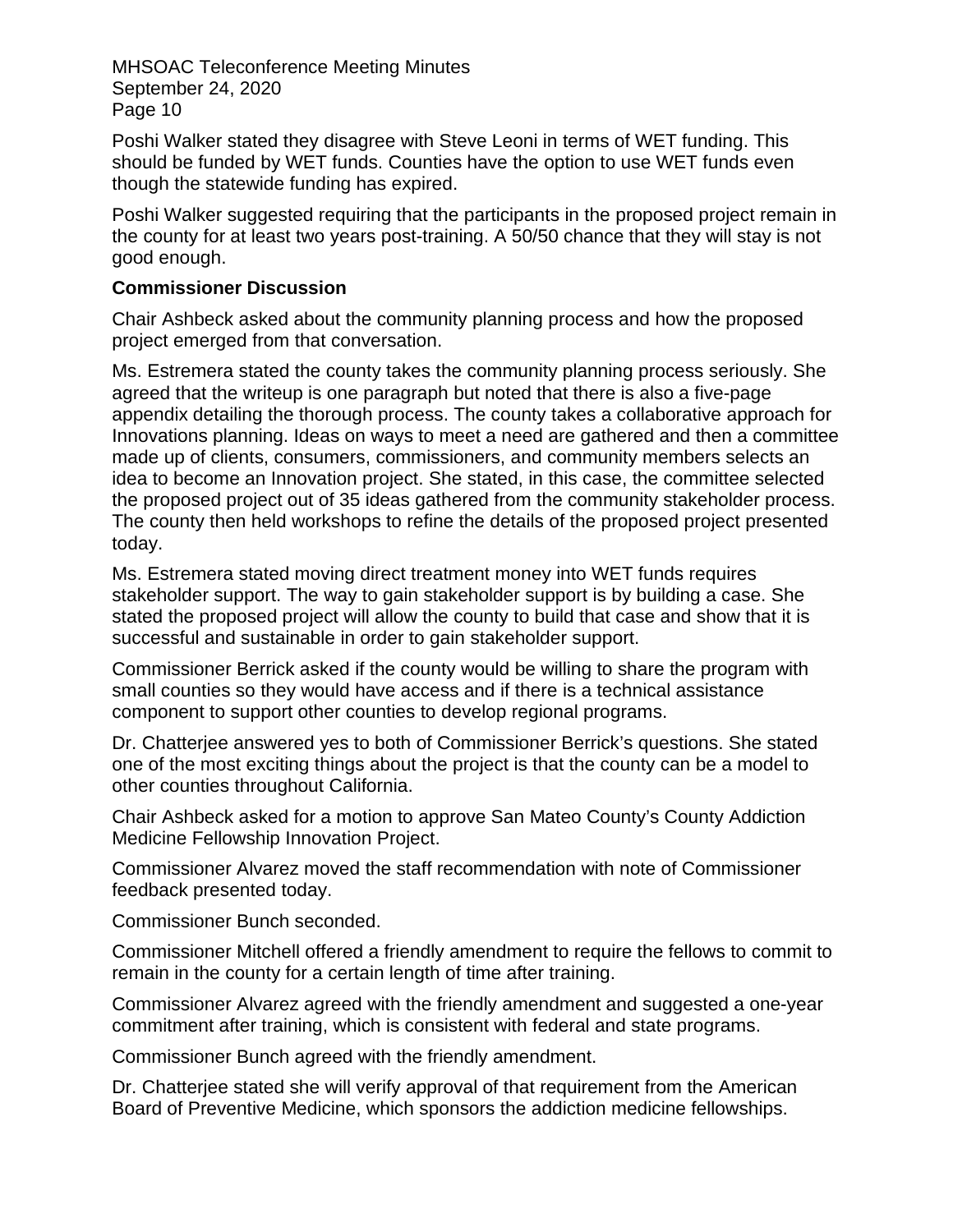Commissioner Danovitch cautioned against well-intentioned remedies when implications are not fully understood. It may hamper the ability to recruit the right candidates. If the Commission votes to support the proposed project, it should rely on the county to do what is right for the program and/or have a more thorough process.

Commissioner Berrick agreed.

Commissioner Alvarez stated it is not necessarily a requirement for the fellows to stay in the county but that they stay in the field of addiction. The fellows would not be tied to a geographic commitment but to serve in a community with these needs.

Dr. Chatterjee agreed and stated the county selects individuals who want to work in public health.

Commissioner Brown stated he also feels conflicted about this project. There is a need and it seems to be a good program, but he stated he shared Commissioner Danovitch's concerns and Commissioner Berrick's concern about precedent. The project does not meet the criteria of Innovation as it stands.

Commissioner Brown stated Commissioner Berrick's way of getting around setting a precedent by only approving this project once also sets a precedent that the Commission will approve projects once. He stated it would be more prudent for the Commission to not approve the proposed project as it stands or offer friendly amendments which perhaps change the nature of it and may not be legally viable. He suggested asking San Mateo County to rework the project and look at ways to bolster the innovative aspect of the program. Although it is a worthy project, it is not appropriate for Innovation funding.

Executive Director Ewing agreed that it would be better to either vote on the recommendation as is or to ask staff to work with the county to address concerns. The county and staff need more clarity on what the Commission's approval is. Another option is to table it, work with the county, and bring it back.

Chair Ashbeck stated the motion on the floor has amendments to support technical assistance to other counties and to require the fellows to commit to serve the community for one year after training.

Action: Commissioner Alvarez made a motion, seconded by Commissioner Bunch, that:

*The Commission approves San Mateo County's Innovation Plan, including supporting*  technical assistance to other counties and requiring the fellows to commit to serve in the public sector for one year after training, *as follows:*

*Name: County Addiction Medicine Fellowship Amount: Up to \$663,125 in MHSA INN funds*

*Project Length: Four (4) Years*

Motion failed 3 yes, 7 no, and 1 abstain, per roll call vote as follows:

The following Commissioners voted "Yes": Commissioners Alvarez, Berrick, and Bunch.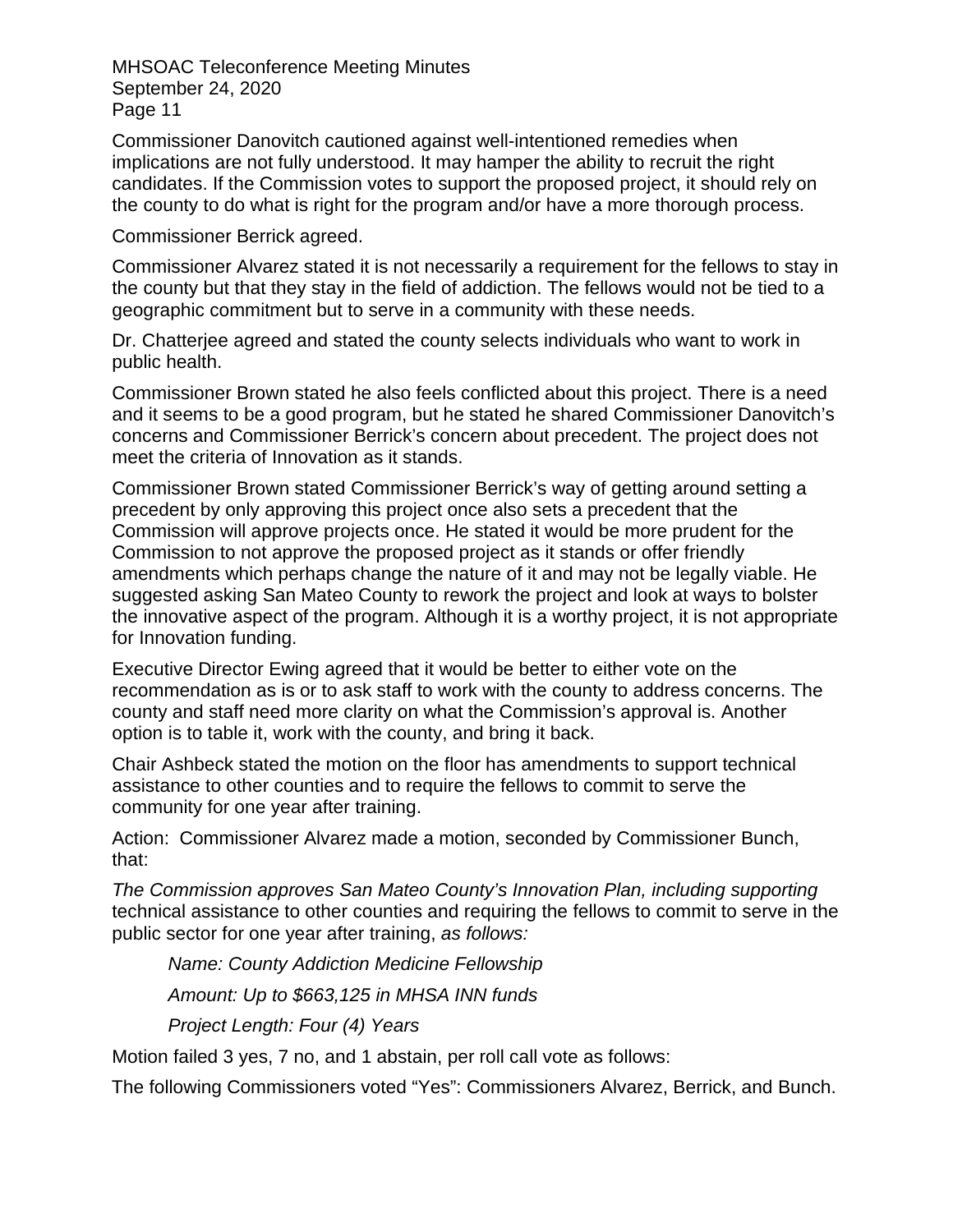The following Commissioners voted "No": Commissioners Anthony, Brown, Danovitch, Gordon, and Mitchell, Vice Chair Madrigal-Weiss, and Chair Ashbeck.

The following Commissioner abstained: Commissioner Tamplen.

Chair Ashbeck asked Commissioner Brown to restate his recommendation.

Commissioner Brown stated the Commission would be happy to see this project again if it was retooled with effort to bolster and emphasize the innovative aspect of it. It is a worthy project but does not fit as submitted in the category of Innovation. There is always more need than resources available in the public sector but this should not stop the county from looking at alternatives to use WET funds or other ways to do this if there is no way to bolster the innovative aspect of the program.

Executive Director Ewing stated staff will work with the county to bring the project back at a future meeting.

## **10 MINUTE BREAK**

#### **ACTION**

# **3: Suicide Prevention Funding Allocation**

#### **Presenter:**

• Ashley Mills, Research Supervisor

Chair Ashbeck stated the Commission will consider approving allocation of up to \$2 million to implement suicide prevention action items consistent with Striving for Zero: California's Strategic Plan for Suicide Prevention, 2020 – 2025. She asked staff to present this agenda item.

Ashley Mills, Research Supervisor, provided an overview, with a slide presentation, of the background, initiatives, and budgets of the suicide prevention funding allocation. She stated the proposed funding allocations are as follows:

- Advance Local Strategic Planning and Implementation budget not to exceed \$535,000
- Increase Lethal Means Safety budget not to exceed \$200,000
- Accelerate Standardized Suicide Risk Assessment and Management Training and Technology Support – budget not to exceed \$215,000
- Deliver Standardized Suicide Risk Screening Training budget not to exceed \$150,000
- Create a Suicidal Behavior Research Agenda and Action Plan and Begin Implementation – budget not to exceed \$500,000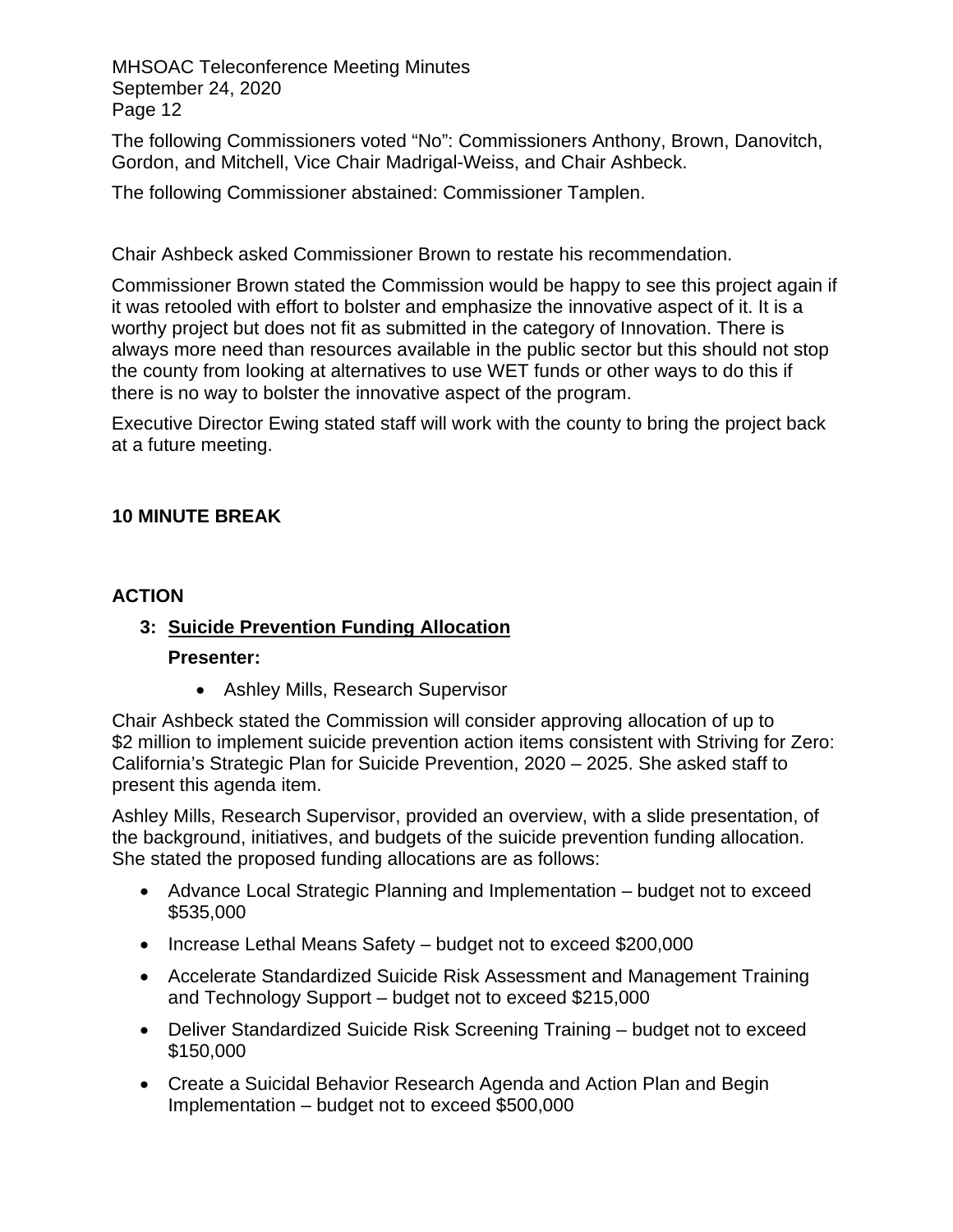#### **Public Comment**

Poshi Walker stated, while they support the suicide prevention work, they urge the Commission to require that any funding that is allotted be done on a competitive basis and not sole-sourced. It is important to fund local entities and to be transparent about the selection process. The speaker stated the Executive Director should not be able to enter into \$2 million of contracts without Commissioner or public response. This precedent needs to change.

Stacie Hiramoto agreed with the previous speaker. The speaker stated there is a rule in the Commission's rules and procedures that does not allow for sole-source contracts in excess of \$99,000. The speaker asked how to know that these allocations will affect or be utilized for individuals who serve underserved communities. In order to reduce disparities for racial and ethnic communities and LGBTQ communities, it must be done with intention.

Stacie Hiramoto stated Native American youth have consistently high rates of suicide – much higher than any other group – yet specific efforts were not directed at this group. At this point, the Latinx population is the largest in California, yet they are the least likely to have access to mental health care. She stated, unless strategies are targeted, these efforts will continue to serve non-Latinx white individuals, leaving the majority of Californians behind. The speaker said there are years of penetration data to confirm this statement.

Sonya Young Aadam stated the hope, as the distribution of funds is determined, that there will be an equity lens and that communities with inordinate impact would be elevated and considered for this funding. The speaker stated they were surprised to see \$500,000 dedicated to the data. Giving 25 percent of the funding to data seems like a missed opportunity to address work that could be done on prevention and early intervention on this issue.

Sonya Young Aadam stated, while the adjusted rate of suicide in the black community is approximately half the overall rate in the United States, this data is not current given the COVID-19 pandemic, which has exacerbated stress, anxiety, and suicide rates. There is a significant disparity in black suicide rates among adolescents and young adults. The suicide rate of black men is more than three times that of black women, and a higher level of black youth have attempted suicide compared to the broader population. The speaker encouraged the Commission to prioritize disparities intervention in the distribution of funding.

Tiffany Carter echoed the comments of the previous speakers urging a competitive process, a focus on reducing disparities, and that California projects fully benefit Californians.

Lilyane Glamben echoed the comments of previous speakers. The speaker asked that whoever gets this contract or contracts be culturally sophisticated in how suicide is understood.

Hector Ramirez noted the new report by the Center for Disease Control (CDC) on frequent mental health distresses. The speaker stated the main finding of the report is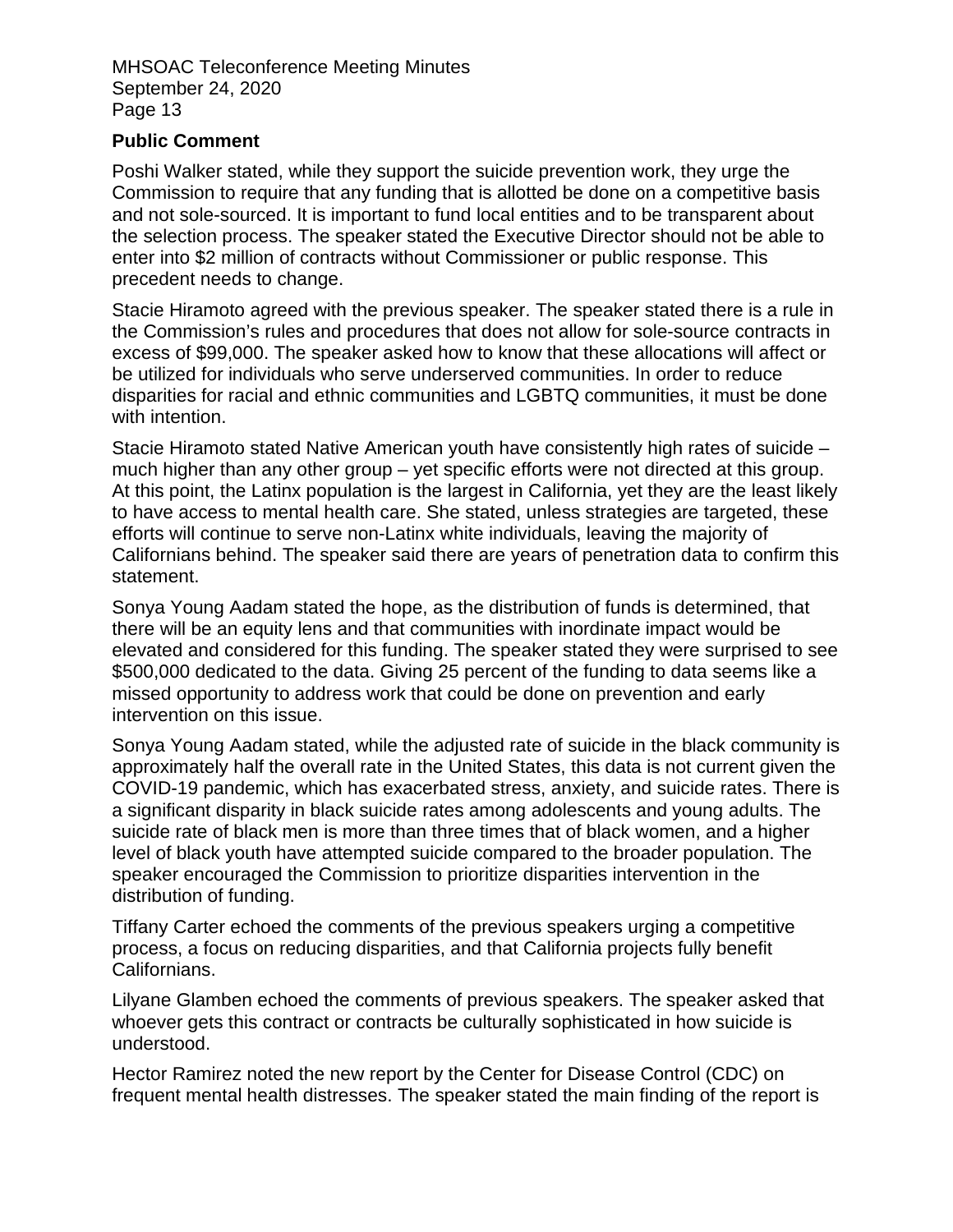that adults with disabilities reported mental distress 4.6 times as often as adults without disabilities. Prior to COVID-19, the CDC estimated that the rate of disability in the general population was one-in-four. That rate of disability has significantly increased due to the COVID-19 pandemic, particularly for those individuals who are dealing with mental health crises.

Hector Ramirez admired the work of this Commission but emphasized the need to recognize the role that disabilities often play within the mental health community – not only to ensure that services and avenues are Americans with Disabilities Act (ADA) accessible, but also to consider that individuals with disabilities are a population in themselves since they deal with generational issues.

## **Commissioner Questions and Discussion**

Chair Ashbeck asked if the funding can be shifted within the categories to accommodate the work.

Executive Director Ewing stated the \$2 million to be spent over two years is structured with a cap in each of the categories. Amounts above the cap would need to be approved by the Commission. He stated Senator Ramos has a bill on the Governor's desk to establish a formal Office of Suicide Prevention that will then transition the Commission's efforts using the \$2 million over to the California Department of Public Health (CDPH).

Chair Ashbeck asked for a motion to approve the suicide prevention funding allocation.

Commissioner Anthony moved the staff recommendation as presented.

Commissioner Danovitch seconded.

Action: Commissioner Anthony made a motion, seconded by Commissioner Danovitch, that:

• *The MHSOAC allocates funding and authorizes the Executive Director to enter into contracts to support the five (5) initiatives with the key activities presented in aggregate not to exceed \$2,000,000.*

Motion carried 9 yes, 0 no, and 0 abstain, per roll call vote as follows:

The following Commissioners voted "Yes": Commissioners Anthony, Berrick, Brown, Bunch, Danovitch, Gordon, Mitchell, and Tamplen, and Chair Ashbeck.

## **ACTION**

## **4: Statewide Virtual and Digital Strategy for Mental Health Presenter:**

• Toby Ewing, Ph.D., Executive Director

Chair Ashbeck asked Executive Director Ewing to introduce this item in the staff report and tabled the presentation and discussion of this item to the next meeting.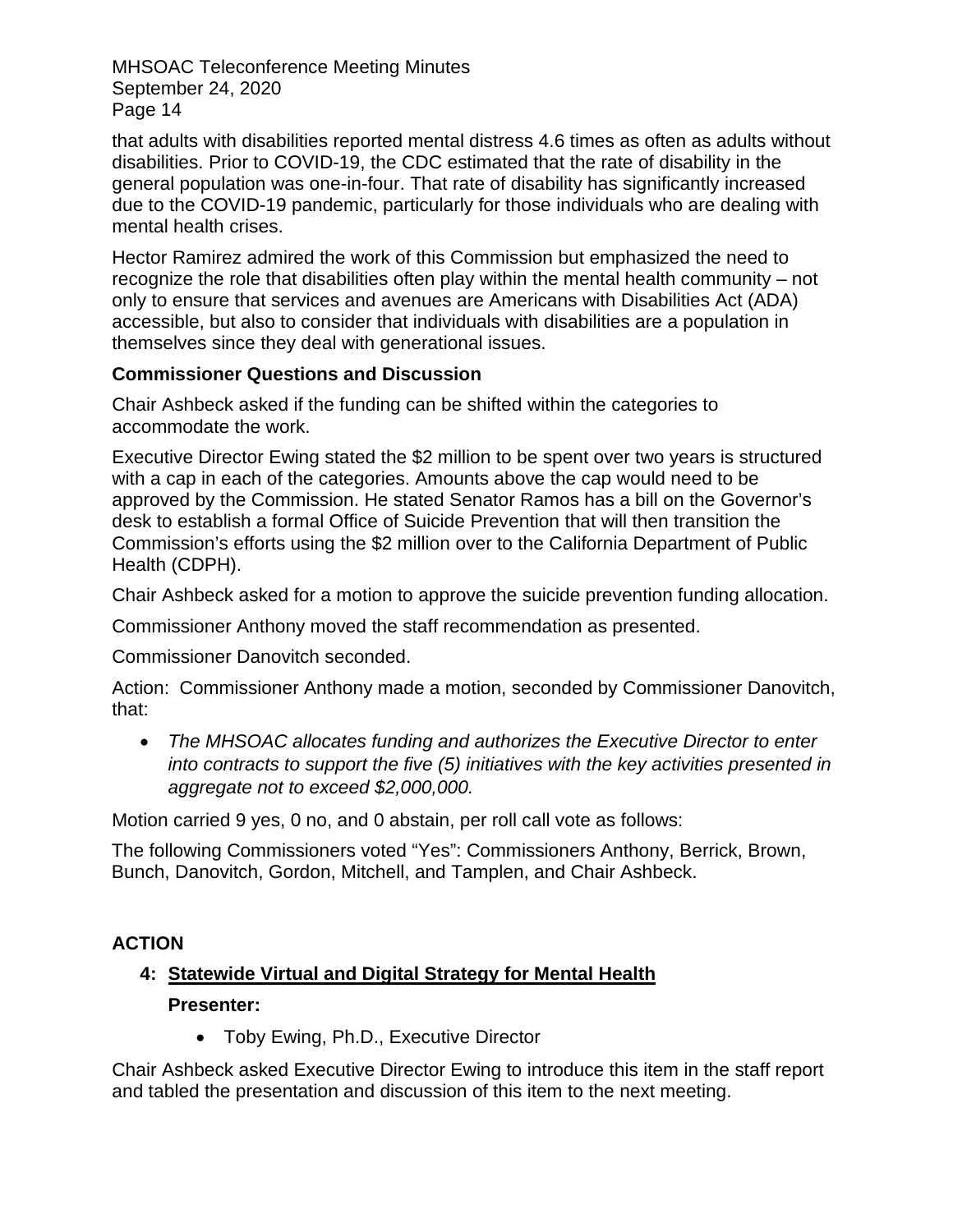#### **INFORMATION**

## **5: Staff Report**

#### **Presenters:**

- Toby Ewing, Ph.D., Executive Director, MHSOAC
- Dr. Dawnté Early, Chief of Research and Evaluation
- Ashley Mills, Research Supervisor

Chair Ashbeck stated staff will report out on projects underway, county Innovation plans approved through delegated authority, and other matters relating to the ongoing work of the Commission. She asked staff to present this agenda item.

Executive Director Ewing presented his report as follows:

#### ADA Compliance

The remediated logo has been aligned with ADA color contrast compatibility and the gradient element was replaced with a non-gradient sun detail to ensure future usability of the logo across all applications.

The website revision for ADA accessibility continues with guidance from consultants and stakeholders.

#### Commissioners and Personnel

Vice Chair Madrigal-Weiss was reappointed to the Commission by the Superintendent of Public Instruction for a new three-year term.

Kayla Landry has been promoted to Health Program Specialist and will be working on a number of grant projects.

Sarah Turner has joined the staff and will be working on the Youth Drop-In grants work.

#### **Committees**

Scheduling challenges have postponed the next Client and Family Leadership Committee (CFLC) meeting.

#### County Innovation Plans

Staff is working with counties to determine an estimate of Innovation dollars that will revert in order for the Commission to have an opportunity to review them all by the end of the fiscal year.

Staff is following up on an Innovation that the Commission approved years ago in Solano County that focused on strengthening the community engagement process and tailoring resources for different demographic groups in those counties. Solano County focused on the Latino, Filipino, and LGBTQ communities. The county has outreached to 30 counties that are interested in exploring opportunities to replicate that work consistent with the Commission's comments that individual Innovations have the opportunity to go to scale.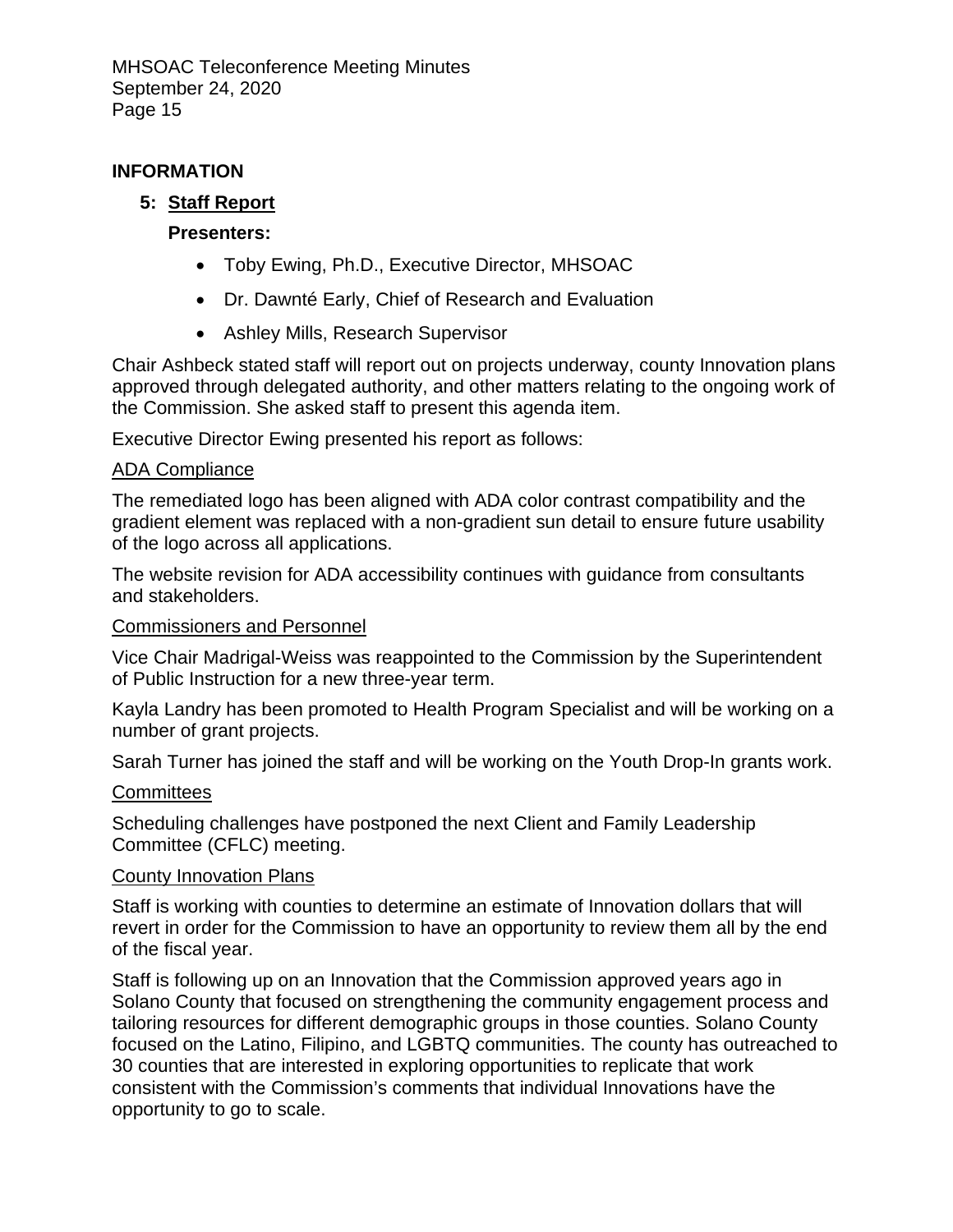#### COVID-19 Response

There were two anomalies this fiscal year: The Commission's ability to use \$2 million to support suicide prevention and \$2 million to support a response to the COVID-19 pandemic. Staff is sending out a survey to counties, providers, and stakeholders on opportunities to take best advantage of the funding. Staff is interviewing partners, including stakeholder grantees, for guidance on how to best use the funding with the intent to give the Commission opportunities to explore at the October meeting.

#### Data Briefs and Videos

The Commission is working with community partners to develop videos to be posted on the website about prevention issues.

A series of briefs will be developed on current issues following conversations the Commission has had over the past year about the value of that work. He asked Dr. Early to give the update on the brief series.

Dr. Dawnté Early, Chief of Research and Evaluation, stated staff has heard from Commissioners and stakeholders during data forums and when she presented the revised data dashboards to the County Behavioral Health Directors Association of California (CBHDA) and to the Cultural and Linguistic Competence Committee (CLCC), that, in addition to these dashboards, there is a need for context about what the Commission is learning and what the data means.

Dr. Early stated, in response to feedback, the Commission will be doing a series of data briefs on current issues. The data briefs are expected to come out in the coming months. They will include interpretations and understanding of what is being learned, which will help stakeholders and advocates to access and use this data. She added that data briefs and dashboards will also be created about what is being learned in regards to the Commission's policy work.

#### **Outreach**

Executive Director mentioned that staff supported and participated in a Native American Youth Mental Health Conference, the Breaking Barriers Conference, and the Human Service Interoperability webinar with community partners.

#### Project Updates

#### Workplace Mental Health

A community engagement opportunity was held on the Workplace Mental Health Project. Executive Director Ewing thanked Vice Chair Madrigal-Weiss and Commissioner Bunch for their efforts.

The Executive Director and the consulting psychologist met with an employment and training subcommittee established by the Department of Rehabilitation (DOR) involving DOR stakeholders.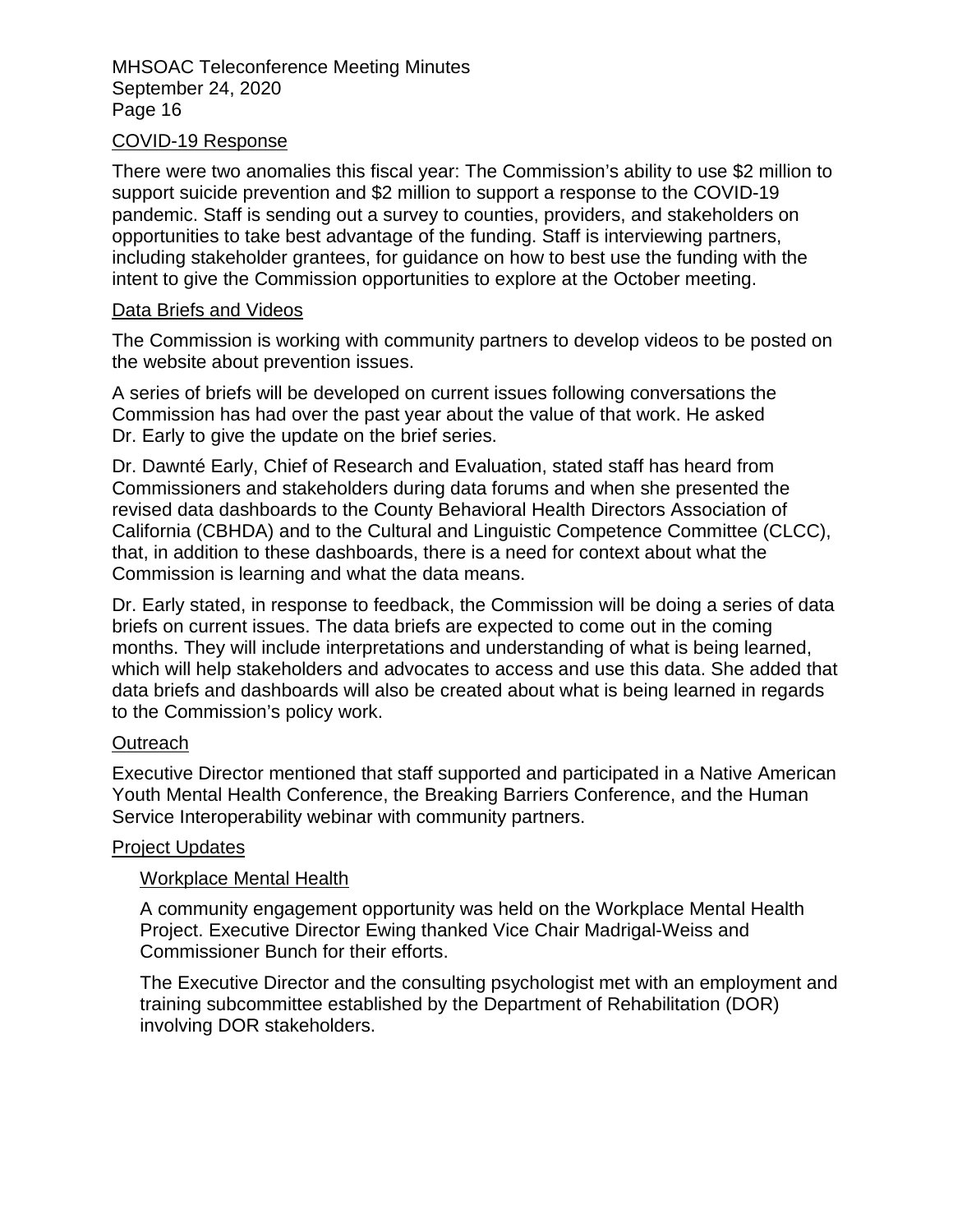#### Rules of Procedure

Executive Director Ewing stated, on September 14<sup>th</sup>, the Chair and Vice-Chair held a public meeting with stakeholders on the Commission's rules of procedure. Amendments to the rules of procedure, based on stakeholder input, will be presented at a future meeting.

#### Statewide Virtual and Digital Strategy for Mental Health

This proposal, which was tabled to the next meeting, was meant to recognize that the state has put opportunities in place during COVID-19 for providers to use digital and virtual mental health tools. Approximately 80 percent of mental health care has moved towards digital strategies. Outside of its emergency rules, the state has not adopted a strategy to support access to care through digital and virtual strategies including addressing digital divide issues.

The Commission would like to engage the administration, the Legislature, and communities to think strategically about, outside of the COVID-19 emergency, how a robust digital and virtual mental health strategy would look for California and how the lessons learned from the Technology Suite Project can be beneficial to be more strategic in how to support access to care through those tools when and where they are appropriate. This item will be put on the October meeting agenda for an in-depth discussion.

#### **Public Comment**

Hellan Roth Dowden, President and CEO, Teachers for Healthy Kids, stated, regarding the virtual and digital strategy, Teachers for Healthy Kids and the California Association of School Psychologists are requesting that, as part of the COVID-19 response funding, the Commission set aside funding for training school-based psychologists and mental health workers, who were not included in the Department of Health Care Services (DHCS) possibility of training grants since the county does not consider them to be providers.

Hellan Roth Dowden stated school psychologists have direct access to children who need mental health support. One of the big issues is a lack of hardware, but schools have given computers to children so there is a safe and effective way of providing the service. What is required now is additional training for these mental health workers at the school.

Stacie Hiramoto asked that materials be provided to the community prior to the engagement about the virtual and digital strategy. It is difficult for stakeholders to give meaningful public comment without the necessary information.

Stacie Hiramoto asked if the letter sent to the Commission from the CRDP partners is being handled by staff or is being sent to the CLCC. The speaker asked for confirmation that the Commission is taking the letter seriously.

Sally Zinman, Executive Director, California Association of Mental Health Peer-Run Organizations (CAMHPRO), suggested that, regarding the virtual and digital strategy, more than 50 percent of the plan should address the inability and lack of accessibility of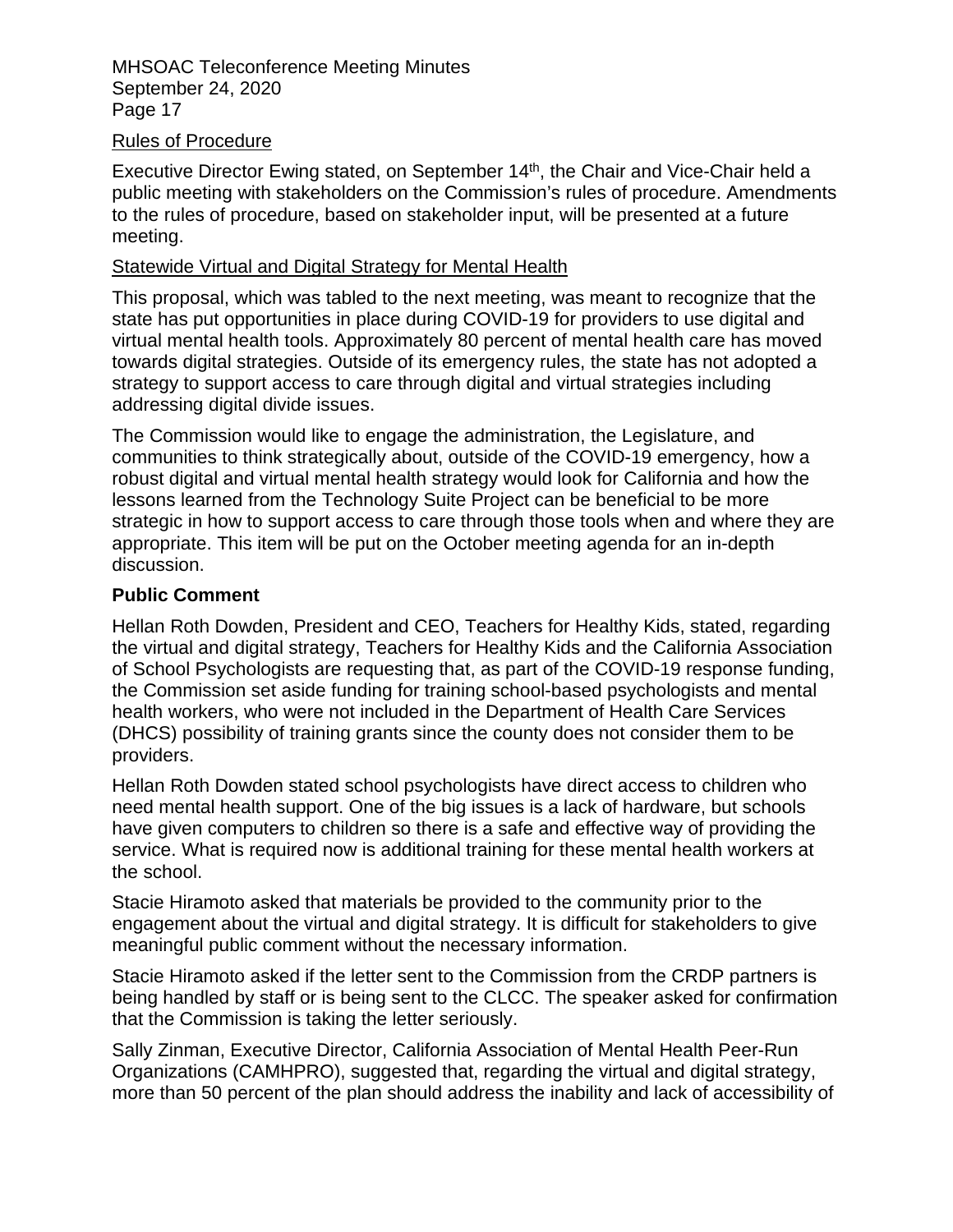individuals in the public mental health system to communicate in this environment of virtual meetings. The speaker stated the disparity is glaringly exposed in this digital and virtual environment.

Sally Zinman stated many individuals in the public mental health system have huge barriers and challenges in communicating because of the virtual vehicles of communication. Also, training will be required for individuals who are new to this technology. The speaker noted that it is difficult to read agendas and meeting documents on a cell phone.

Chair Ashbeck asked Executive Director Ewing to comment on the Commission's response to the letter from the CRDP partners.

Executive Director Ewing stated staff has drafted a response to the letter that lays out some of the things that the Commission is doing and is working with the chair to finalize it. There is an issue in the letter about the Commission adding its voice to elevate the issues that are raised around disparities.

Executive Director Ewing stated his appreciation that the CRDP letter referenced the letter the Commission wrote to the Governor earlier this year highlighting some of those challenges. Staff has presented to the CLCC information on the broad array of strategies the Commission is deploying in order to address issues raised by not just disparities but the COVID-plus-disparities challenges and how the COVID-19 pandemic has made these challenges more difficult particularly in the context of racial justice and white supremacy.

Executive Director Ewing stated, as part of the \$2 million COVID-19 response funding, the Commission is surveying the counties who are core partners in this and working with contract holders to better understand the best opportunities to leverage that funding.

Executive Director Ewing stated staff is doing additional work trying to understand the potential funding that is available in Innovation, for example, to avoid the crunch in terms of the workload at the end of the fiscal year, but also to talk about helping to shape the opportunities that counties see in terms of how they use Innovation dollars.

Executive Director Ewing stated part of the delay in providing a response to the letter from the CRDP partners is so much of that work is underway and the discussion was to send a response to the letter while the work is being done or to wait to report the outcomes of that work. The bottom line is that there is a draft letter that staff is working with the chair to finalize. He stated a response to the letter will be sent out as soon as possible.

Executive Director Ewing stated it is not just about sending a response letter. It is also about how the Commission, as evidenced by some of the earlier conversation today, has engaged a nationally-recognized consultant on racial equity to work with staff to look at the Commission's internal and external practices. Staff is still assessing, with the leadership of Commissioner Mitchell through the CLCC, where the Commission is part of the problem, how that can be addressed, and how the Commission can be a better part of the solution. A response letter plus all of the other strategies that can be brought